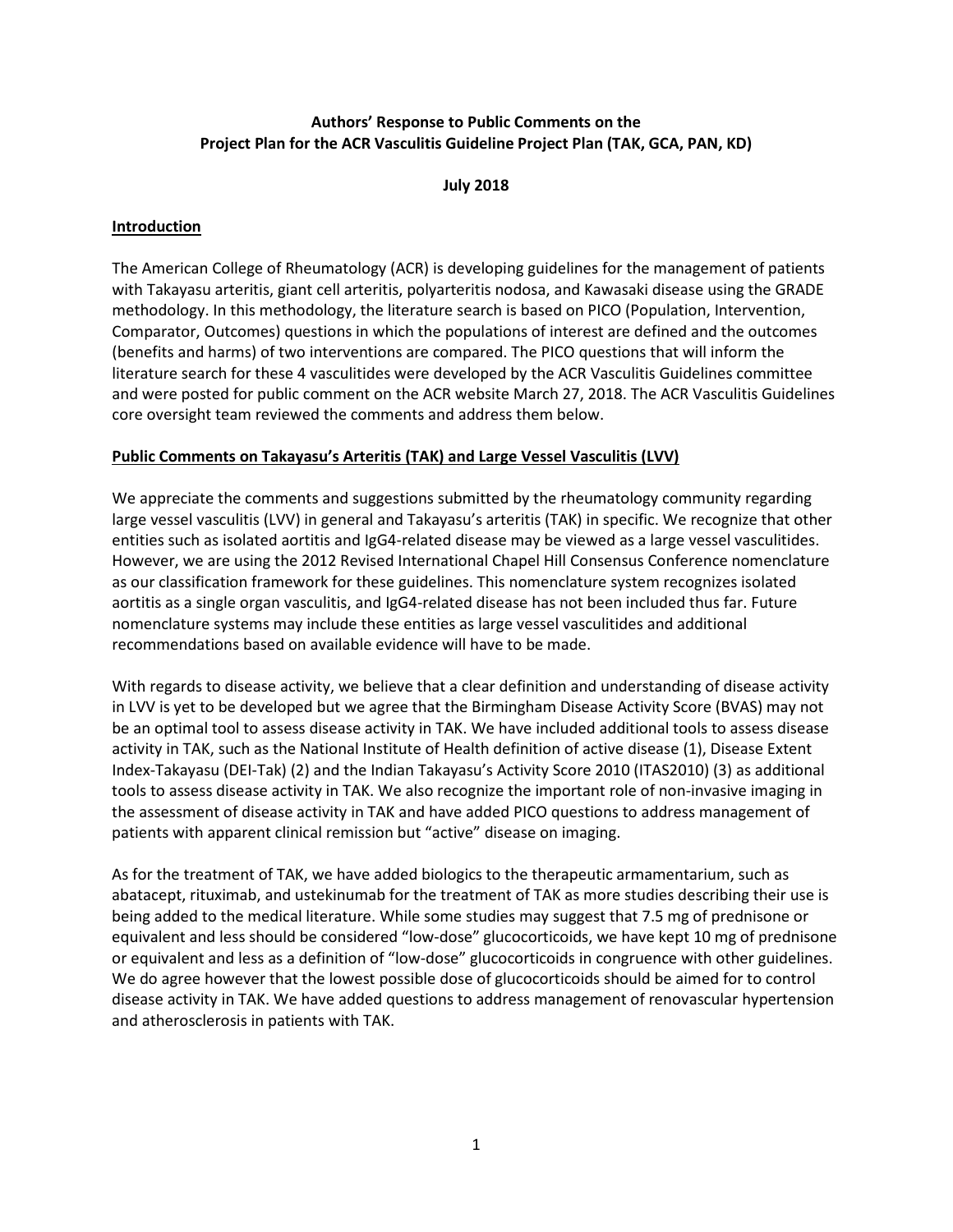- 1. Kerr GS, Hallahan CW, Giordano J, Leavitt RY, Fauci AS, Rottem M, et al. Takayasu arteritis. Ann Intern Med 1994;120:919-29.
- 2. Aydin SZ, Yilmaz N, Akar S, Aksu K, Kamali S, Yucel E, et al. Assessment of disease activity and progression in Takayasu's arteritis with Disease Extent Index-Takayasu. Rheumatology (Oxford) 2010;49:1889-93.
- 3. Misra R, Danda D, Rajappa SM, Ghosh A, Gupta R, Mahendranath KM, et al. Development and initial validation of the Indian Takayasu Clinical Activity Score (ITAS2010). Rheumatology (Oxford) 2013;52:1795-801.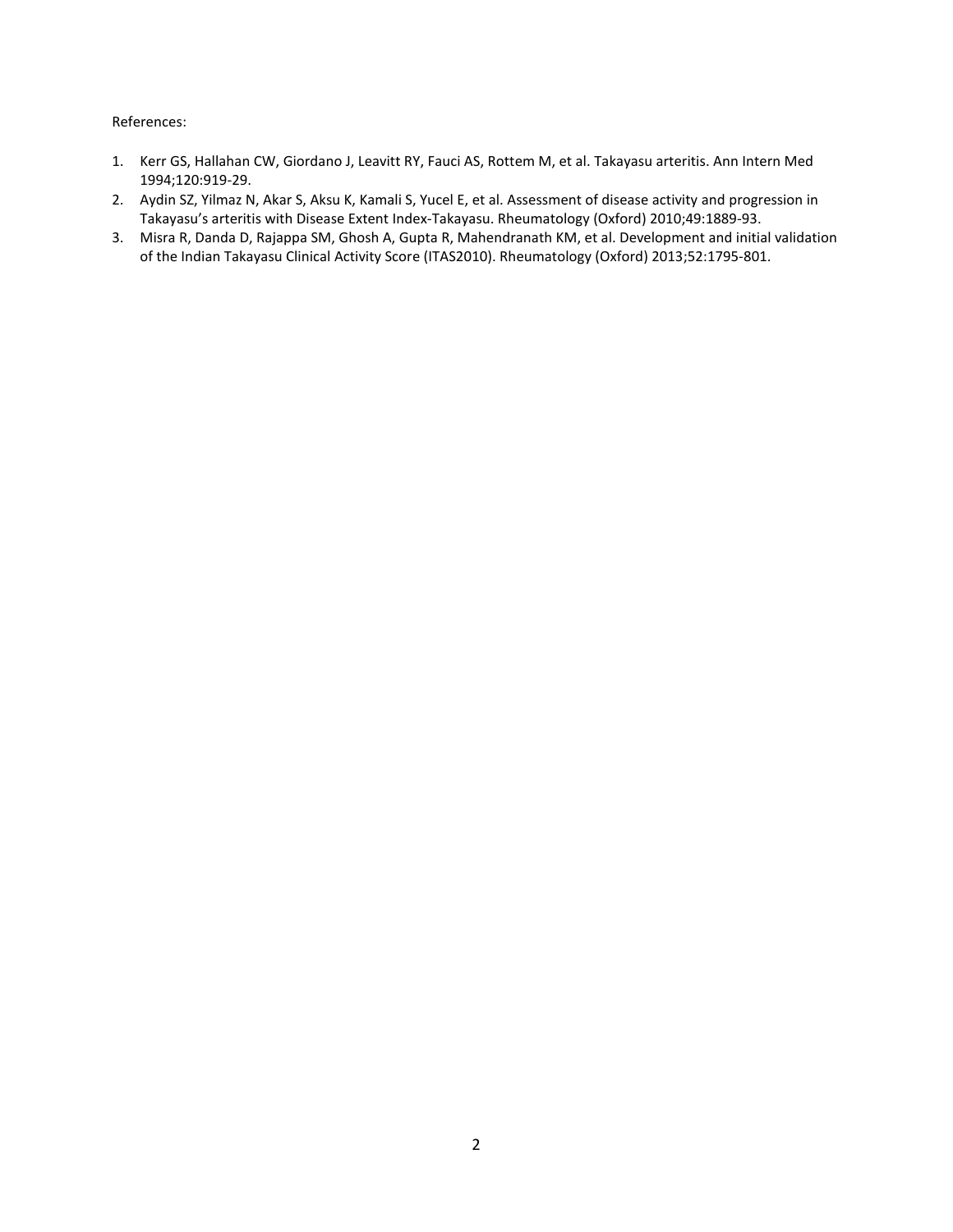## **Public Comments on Giant Cell Arteritis (GCA)**

Comments from the rheumatology community included whether the group should provide questions, analyses and recommendations for patients with LVV who do not neatly fit into typical diagnostic categories and those who have forms of LVV other than GCA and Takayasu's arteritis (e.g., IgG4-related disease, clinically-isolated aortitis, etc.). As discussed above, while these are important issues that deserve to be addressed, they are beyond the scope of the Committee's current charge and have been recently reviewed in detail by others (1-5).

Others questioned whether the committee should explore the utility of routine ophthalmology evaluation for all patients with GCA vs. only those who have visual symptoms, the utility of routine periodic large vessel imaging vs. imaging only by clinical indication, complications of biopsies and other diagnostic (e.g., imaging) procedures, the risks and benefits of increasing perioperative glucocorticoid therapy in LVV, and whether there is a role for statin therapy in patients with LVV. These questions will be addressed either through formal literature review based on PICO questions or expert guidance discussions.

Given the broad scope of the overall guideline effort, queries based on opinion or case reports will be deferred at this time.

- 1. Stone JR, Bruneval P, Angelini A, Bartoloni G, Basso C, Batoroeva L et al. Consensus statement on surgical pathology of the aorta from the Society for Cardiovascular Pathology and the Association for European Cardiovascular Pathology: I. Inflammatory diseases. Cardiovasc Pathol 2015;24:267-78.
- 2. Cinar I, Wang H, Stone JR. Clinically isolated aortitis: pitfalls, progress and possibilities. Cardiovasc Pathol 2017;29:23-32.
- 3. Svensson LG, Arafat A, Roselli E, Idrees J, Clifford A, Tan C et al. Inflammatory disease of the aorta: patterns and classification of giant cell aortitis, Takayasu arteritis and non-syndromic aortitis. J Thorac Cardiovasc Surg 2015;149(Suppl 2):S170-5.
- 4. Stone JH, Khosroshahi A, Hilgenberg A, Spooner A, Isselbacher EM, Stone JR. IgG4-related systemic disease and lymphoplasmacytic aortitis. Arthritis Rheum 2009;60:3139–45.
- 5. Perugino CA, Wallace ZS, Meyersohn N, Oliveira G, Stone JR, Stone JH. Large vessel involvement by IgG4 related disease. Medicine (Baltimore) 2016;95:e3344.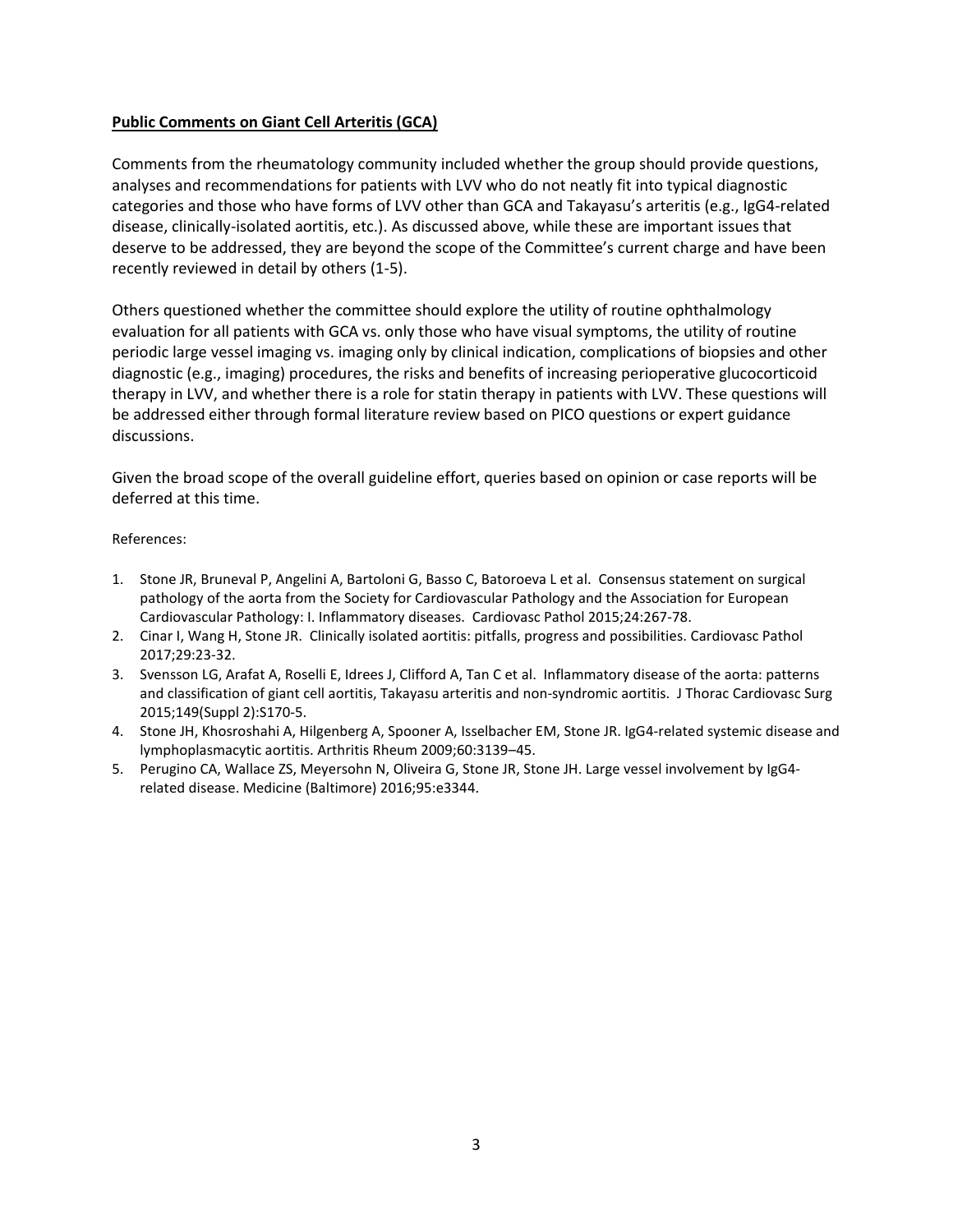## **Public Comments on Polyarteritis Nodosa (PAN)**

We agree and appreciate the importance of utilizing the most sensitive measure to determine the disease activity for polyarteritis nodosa (PAN) and other vasculitides. We acknowledge that the Five Factor Score (FFS) has been used to direct decisions about treatment in the presence of poor prognostic factors. However, the FFS was developed to assess disease severity and prognosis at the time of diagnosis. The FFS has not been validated as a clinical tool to measure disease activity, whereas Birmingham Vasculitis Activity Score (BVAS) has been validated as a disease activity tool and employed as such in clinical trials (1-3).

We recognize the importance of identifying deficiency of adenosine deaminase 2 (DADA2) as a specific entity within the framework of vasculitides. We plan to include introductory comments about the role of testing for DADA2 and have included a question regarding treatment in the revised PICO questions. We will discuss within the management guidelines manuscript the role of screening for possible infectious etiologies of medium/small vessel vasculitis (e.g., Hepatitis B, Hepatitis C and HIV) (4). We will also discuss the role of nerve and muscle biopsies in the diagnosis of PAN.

Per submitted suggestions, we will include "central nervous system involvement" in the "Severe Disease States #3" of the PAN management guidelines.

Public comments noted that some of the clinical trials in PAN have included mixed cohorts of PAN with microscopic polyangiitis (MPA) and/or eosinophilic granulomatosis with polyangiitis (EGPA), which influence outcomes and decision-making for treatment. We intend to address this concern in our literature review and within the management guidelines manuscript.

- 1. Guillevin L, Lhote F, Gayraud M, Cohen P, Jarrousse B, Lortholary O, Thibult N, Casassus P. Prognostic factors in polyarteritis nodosa and Churg-Strauss syndrome. A prospective study in 342 patients. Medicine (Baltimore) 1996;75:17-28.
- 2. Ribi C, Cohen P, Pagnoux C, Mahr A, Arène J, Puéchal X, Carli P, Kyndt X, Le Hello C, Letellier P, Cordier J, Guillevin L; French Vasculitis Study Group. Treatment of polyarteritis nodosa and microscopic polyangiitis without poor-prognosis factors: a prospective randomized study of one hundred twenty-four patients. Arthritis Rheum 2010;62:1186-1197.
- 3. Mukhtyar C, Lee R, Brown D, Carruthers D, Dubey S, Flossman O, Haal C, Hollywood J, Jayne D, Jones R, Lanyon P, Muir A, Scott D, Young L, Luqmani RA. Modification and validation of the Birmingham Vasculitis Activity Score (version 3). Ann Rheum Dis 2009;68:1827.
- 4. Samson, M, Puechal X, Devilliers H, Ribi C, Pascal C, Bienvenu B, Terrier B, Pagnoux C, Mouthon L, Guillevin L; for the French Vasculitis Study Group (FVASG). Mononeuritis multiplex predicts the need for immunosuppressive or immunomodulatory drugs for EGPA, PAN and MPA patients without poor-prognosis factors. Autoimm Rev. 2008;13:945-953.